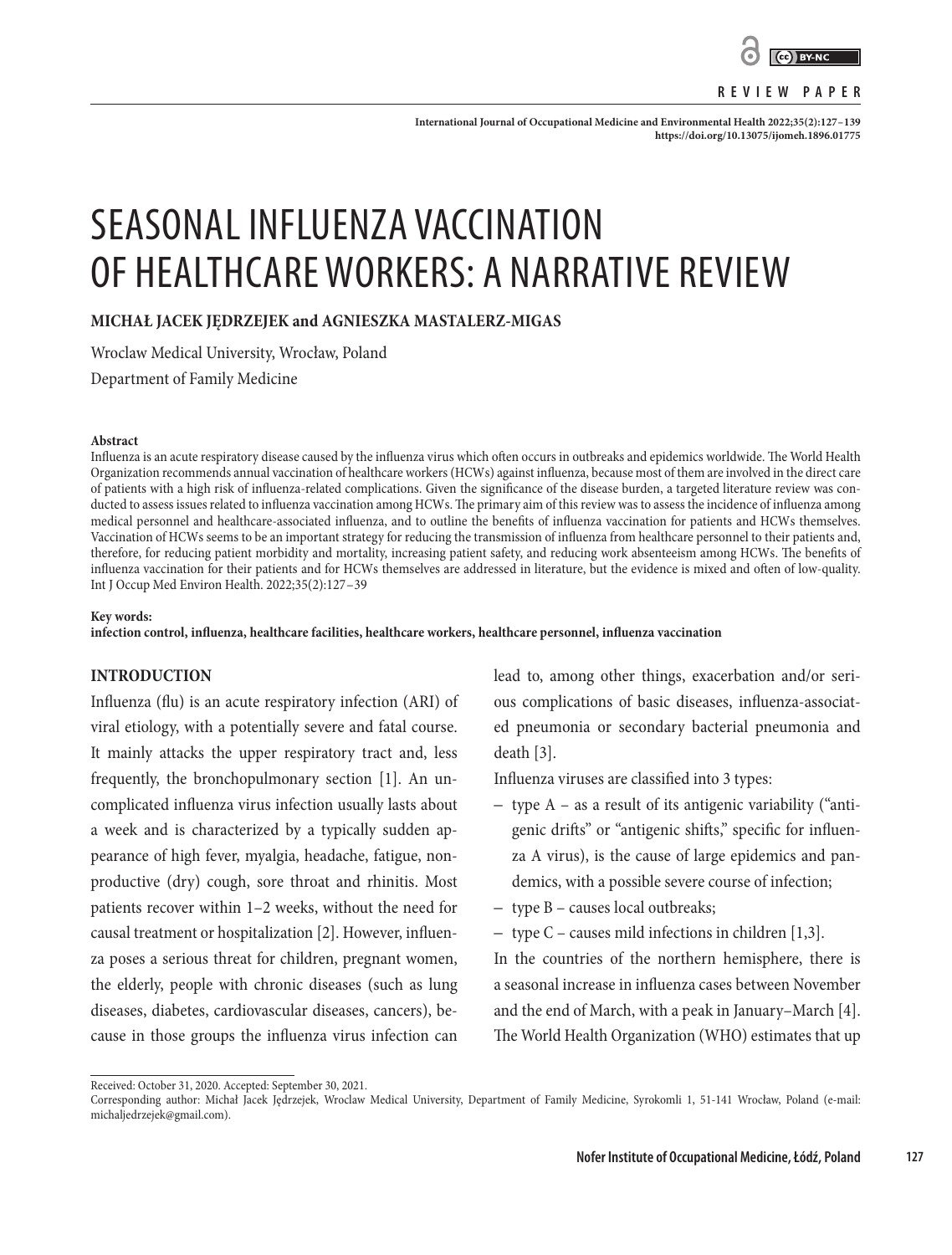to 10% of adults and approx. 25% of children have influenza, 3–5 million people develop a severe course of infection, and there are approx. 500 000 deaths from influenza, every year worldwide [2]. At the same time, the majority of deaths in industrialized countries affect people aged >65 years.

Influenza-related diseases pose a significant challenge to public health, and have serious social and economic consequences (direct costs, including treatment-related costs and indirect costs, i.e., costs mainly arising from sickness absenteeism) [5]. For example, according to the U.S. figures, the total costs associated with seasonal influenza are estimated to be around USD 87 billion, of which approx. 10 billion are direct medical costs [6].

Due to rather unspecified flu symptoms, similar to the spectrum of cold symptoms, patients first seek medical care from primary care physicians. It is this professional group of physicians that bears the burden of increased influenza incidence. Moreover, the patients visit them in the symptomatic stage, i.e., in the period of (peak) infectivity [7,8]. It is worth noting at this point that the possibility of transmission of the influenza virus may be bi-directional, i.e., there is a valid exposure of medical personnel (healthcare workers [HCWs], healthcare personnel or healthcare professionals [HCPs]) to an influenza virus from an infected patient, and physician-topatient transmission of the virus is also possible [9,10].

Many health organizations recommend annual influenza vaccination among HCWs because most of them are involved in the direct care of patients with a high risk of influenza-related complications. Influenza vaccination is considered as a key element of control activities intended to prevent nosocomial (healthcare-associated) influenza transmission and, therefore, to reduce patient morbidity and mortality, to increase patient safety, and to reduce work absenteeism among HCWs [11]. Given the significance of these recommendations, a targeted literature review was conducted to provide a holistic view of issues related to influenza vaccination among medical staff. The primary aims of this review were:

- to assess the incidence of influenza among medical personnel,
- to assess healthcare-associated influenza (HAI),
- to outline the benefits of influenza vaccination for patients,
- to outline the benefits of influenza vaccination for HCWs.

## **METHODS**

A targeted literature search of PubMed was conducted to assess the issues related to influenza vaccination among medical personnel using the following keywords: "influenza," "influenza vaccination," "healthcare personnel," "healthcare workers," "healthcare facilities," and "infection control." Original peer-reviewed articles in English were used. No restriction was placed on the publication date of studies, and all relevant systematic reviews and meta-analyses were also included. The reference lists of the studies included in this analysis were scanned in order to identify additional relevant papers.

#### **RESULTS**

#### **Influenza and medical staff**

#### Incidence of influenza among medical personnel

A systematic review and meta-analysis of the incidence of influenza among medical personnel and other healthy adults by Kuster et al. [9] (58 245 participants in total; influenza seasons 1957–2009) suggest that medical personnel faces a higher risk of symptomatic influenza infections (up to 2.5 times) compared to the population of healthy adults working in establishments other than healthcare facilities. The above study review estimates that up to 22% of HCWs (especially those not vaccinated against influenza) can have influenza every epidemic season. The authors also attempt to explain the higher rates of asymptomatic influenza infections among medi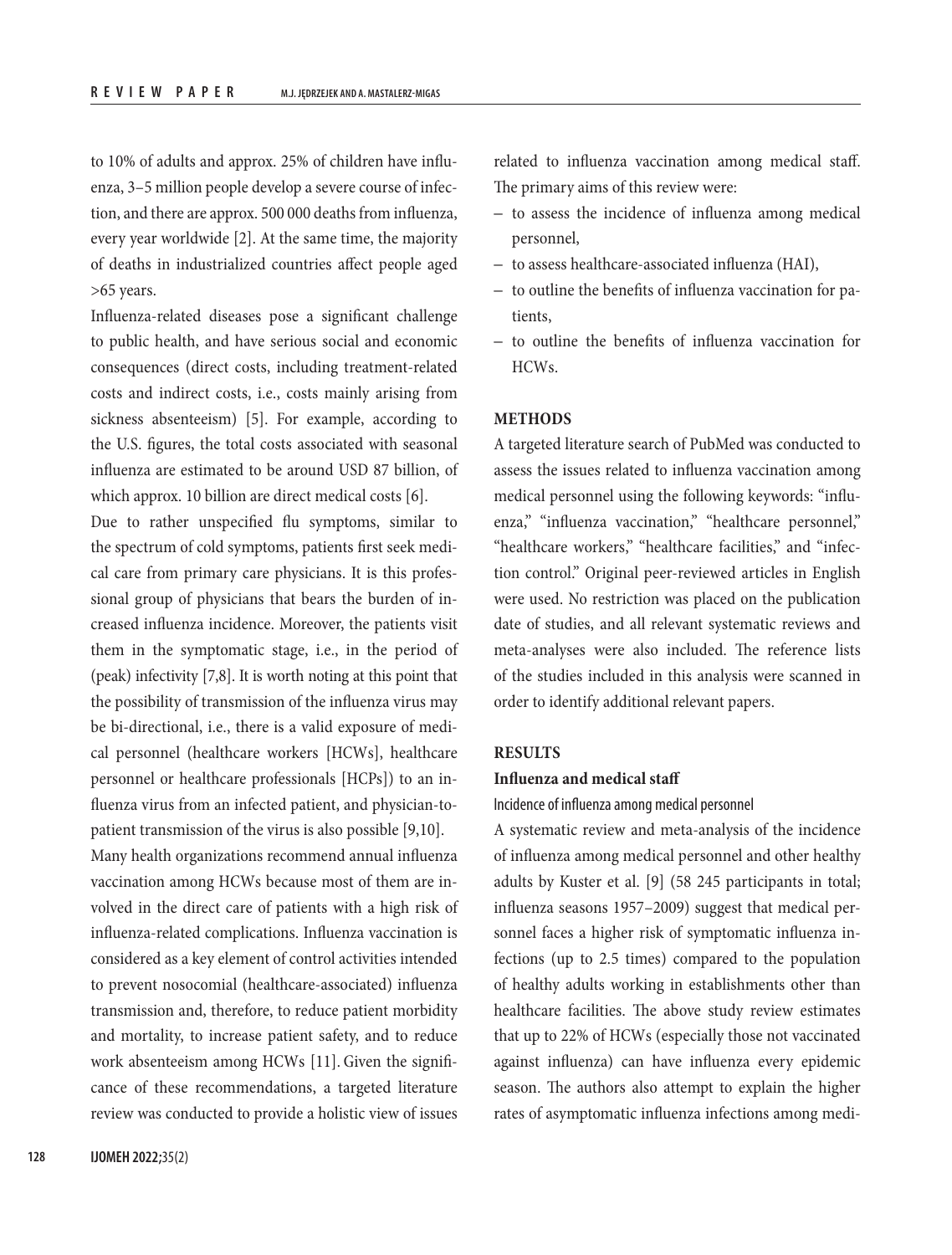cal personnel in comparison with other healthy non-HC-Ws, and they hypothesize that those HCWs who are more exposed to influenza infections (admission of/contact with symptomatic patients during the infection season and/or post-vaccination exposure) develop more effective immunity mechanisms that reduce the severity of infection symptoms.

This problem was pointed out already in the 1990s: according to an English study conducted among hospital workers who were found to have serological signs of a past influenza virus infection (23.2% of the total number of 518 analyzed workers; the epidemic season 1993–1994), 59% of them did not remember the fact of having had influenza, and 28% of them did not remember airway infections at all [12]. On the other hand, in a German study (involving 677 participants; the epidemic season 2014–2015), 24% of hospital staff reported the occurrence of ARI during the infection period (83% reported coughing), with 9% of the staff reporting a likely influenza infection (defined as fever ≥38.5°C and a sudden appearance of symptoms) [13]. Interestingly, the above-mentioned study did not demonstrate a statistical relationship between the reported probable influenza infection and immunization status (a possible selection bias). Another interesting report is the analysis of medical staff of the emergency room and the operating room (117 staff members in total) during the influenza A(H1N1)pdm09 pandemic season, whose results revealed that a total of 29% of staff members showed seroconversion in anti-hemagglutinin antibodies [14]. Seroconversion concerned 36.8% of the emergency room staff and 14.6% of the operating room staff, so the risk of serologically confirmed influenza infection was 3.4 times higher for the emergency room staff. In addition, also in their case, higher (nearly twice as high) antibody titers were observed. About one-third of the seropositive people (35.3%) did not develop symptoms of influenza-like illness (ILI). The above-mentioned study has re-evaluated the usefulness of the existing prevention measures, such as protective masks and hand hygiene, which have been associated with a reduced risk of serologically confirmed influenza infection.

#### Presenteeism associated with ILIs among medical personnel

Results of various studies directly show that a large group of physicians (even >75% [15]) admit that they perform their professional duties while having symptoms of upper respiratory tract infections (the so-called presenteeism) [11,16,17]. For example, according to the results of an American survey (involving 1914 HCWs; the influenza season 2014–2015), 41.4% of the respondents reported being present at work with influenza-like symptoms (a median of 3 days), while pharmacists and physicians were the ones who most commonly reported being present at work when sick (67.2% and 63.2%, respectively) [18]. In this way, medical personnel can introduce the influenza virus and perpetuate its transmission, putting patients at risk [11].

# **Influenza related to healthcare**

#### Incidence of influenza related to healthcare

The phenomenon of HAI is becoming increasingly important in literature. Although hospital influenza epidemics occur in almost all types of wards and have significant consequences for patients and hospitals, the source of infection is often unknown [10]. Given, among other things, the lack of standardized diagnostic methods and, above all, the absence of routine epidemiological surveillance, comprehensive estimates of the occurrence of this phenomenon are impossible. For example, according to the Canadian Nosocomial Infection Surveillance Program (CNISP) of 2006–2012, almost 20% of laboratoryconfirmed influenza infections among hospitalized adult patients were classified as healthcare-related (HAI was recorded if the symptoms appearing in an infection were equal to or greater than those occurring 96 h after admission or less than 96 h if the patient was (re)admitted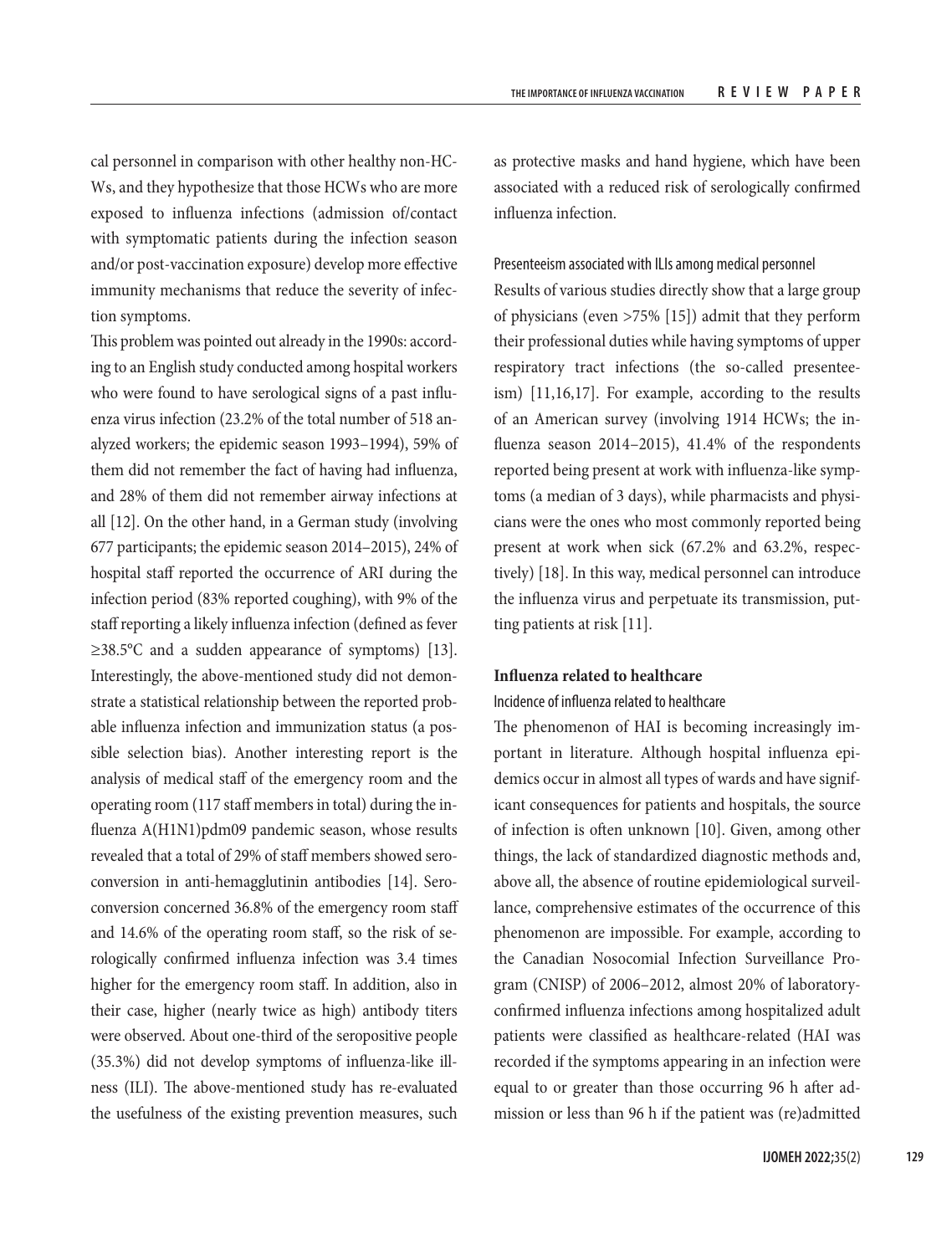

**Figure 1.** Factors affecting nosocomial influenza infections (authors' own analysis)

after discharge or transfer from another facility) [19]. It is worth noting that systematic laboratory epidemiological surveillance, independent of the definition of a clinical (symptomatic) case, would also allow the recording of asymptomatic cases (the percentage of people with asymptomatic influenza virus infection is estimated at 28–59% [10]).

## Influenza related to healthcare – the role of healthcare personnel

Although the published data support the hypothesis that healthcare personnel may serve as a vector for the spread of influenza among hospitalized patients, resulting in a variety of negative effects, including increased costs of hospital care [10], there are debatable data on the impact of HCW vaccination against influenza on reducing the incidence of influenza among patients [20]. The authors draw attention to the complexity of determinants of nosocomial infections (Figure 1).

An interesting observation was described by Pagani et al. [21] during a hospital influenza epidemic (a geriatric care hospital in Switzerland, the infection season 2011–2012). Namely, a genetic analysis demonstrated that multiple community strains of the virus were respon-

sible for nosocomial influenza outbreaks, which refuted the hypothesis of outbreaks caused by a single influenza strain transmitted within the healthcare facility. The same authors also noticed that non-vaccinated HCWs could play a key role in perpetuating the outbreaks. The authors pointed to the need for research to estimate the burden of ARIs, and especially influenza, in the HCWs group and to determine their role in the transmission of healthcareassociated respiratory infections [9,13,20]. Therefore, it seems to be of value to undertake a cross-sectional and, above all, prospective/longitudinal study to determine the prevalence (detectability) of the microbiological presence of the influenza virus in HCWs during the epidemiological season, and to correlate the findings with the actual vaccination status and clinical symptoms.

# **Influenza vaccination of medical personnel – benefits for patients**

It is widely believed that vaccinations of medical personnel are beneficial to patients and it is worth noting that over 30 years ago the American Advisory Committee on Immunization Practices (ACIP) recommended annual influenza vaccination for those HCPs who cared for high-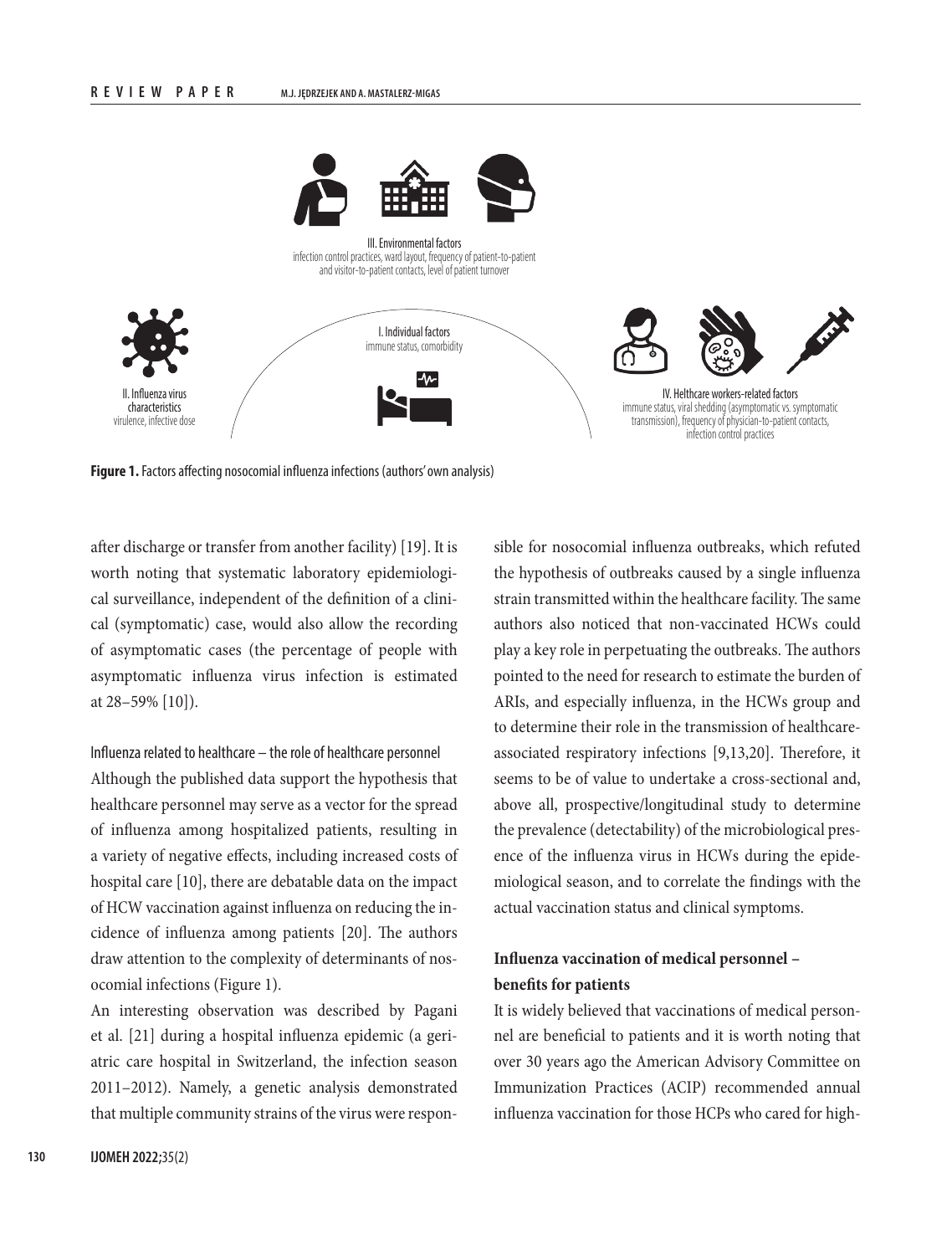risk patients and, as such, should be considered as a reservoir of infection, capable of transmitting influenza to patients [15]. Therefore, preventive vaccination against influenza should be viewed not only as part of medical personnel vaccination but also as a practice that has an ethical and moral dimension. It is proposed that the percentage of vaccinated staff should be taken into account as one of the parameters of the safety of medical facilities and quality of medical care [11].

The results of the studies carried out so far show that long-term care facilities (LTCFs) with higher influenza vaccination rates among residents and staff have reported lower influenza incidence [22]. Influenza vaccination of medical personnel can also reduce the overall mortality rate in older patients in LTCFs, although more research and analysis of this relationship are advisable [23–28]. The authors of a comprehensive review dated 2019 believed that there was strong evidence showing a benefit of HCW vaccinations to patients, at least for all-cause mortality [20]. In turn, a study in a hospital with an oncological profile (a 8-year observation) showed directly that an increase in HCW vaccination rates (from 56% in 2006–2007 to 94% in 2013–2014) was significantly associated with a decreased percentage of nosocomial influenza infections [29]. A similar effect was observed in a facility in South Carolina in the USA (an increase in HCW vaccination rates from 4% to 67% in 1987–2000) [30].

It is worth quoting here interesting results of the analysis of comparing the effectiveness of influenza vaccination of medical personnel and hospital patients, where the adjusted value was 89% among HCWs and 42% among patients (twice less effective) [31]. The results may explain the protective effect of vaccinated HCPs on patients for whom influenza vaccination may be less effective (the so-called cocoon strategy). The authors of the British literature review also reported the possible effectiveness of influenza vaccination against laboratory-confirmed influenza among medical personnel at 88% and healthy adults at approx. 60% [32].

Vaccination efficacy (VE) against clinically suspected influenza, in accordance with the so-called principle of dilution, was naturally lower in both groups, reaching up to approx. 50% for the HCWs group and up to approx. 20% for the group of healthy adults (confirmation of influenza etiology is obtained within a broad range from approx. 23% [33] to approx. 51% [34] of ILIs). Despite the above data, the benefits for patients deriving from influenza vaccination of medical personnel are still ambiguous and inconsistent in literature, and are still widely debated [20,32].

#### Criticism of the mandatory vaccination policy

The most recent literature also criticizes the policy of mandatory vaccinations among medical personnel (USA, Canada), pointing to the lack of reliable empirical evidence on the real benefits for patients. The strongest criticism is revealed in the paper concerning cluster randomized controlled trials conducted in LTCFs [35]: their results served as an input for developing the rules for mandatory influenza vaccinations among HCWs in the USA. The authors claimed that the provided benefits for patients resulting from HCW vaccination were mathematically impossible (e.g., the results reported did not comply with the principle of dilution) and they estimated that the number needed to vaccinate (NNV) should be at least 6000-32 000 HCWs to prevent 1 patient death [35]. However, the authors of the UK literature review dated 2016, quoting the authors who had reported no benefits or a likely protective effect of healthcare personnel vaccination for patients, ultimately concluded that it might be postulated that vaccinating HCWs with an effective vaccine was very likely to reduce the transmission of influenza onto patients [32].

# **Influenza vaccination of medical personnel – individual benefits**

The individual vaccination benefits for medical personnel are not so well-documented, although the studies carried out so far have shown a (slight) decrease in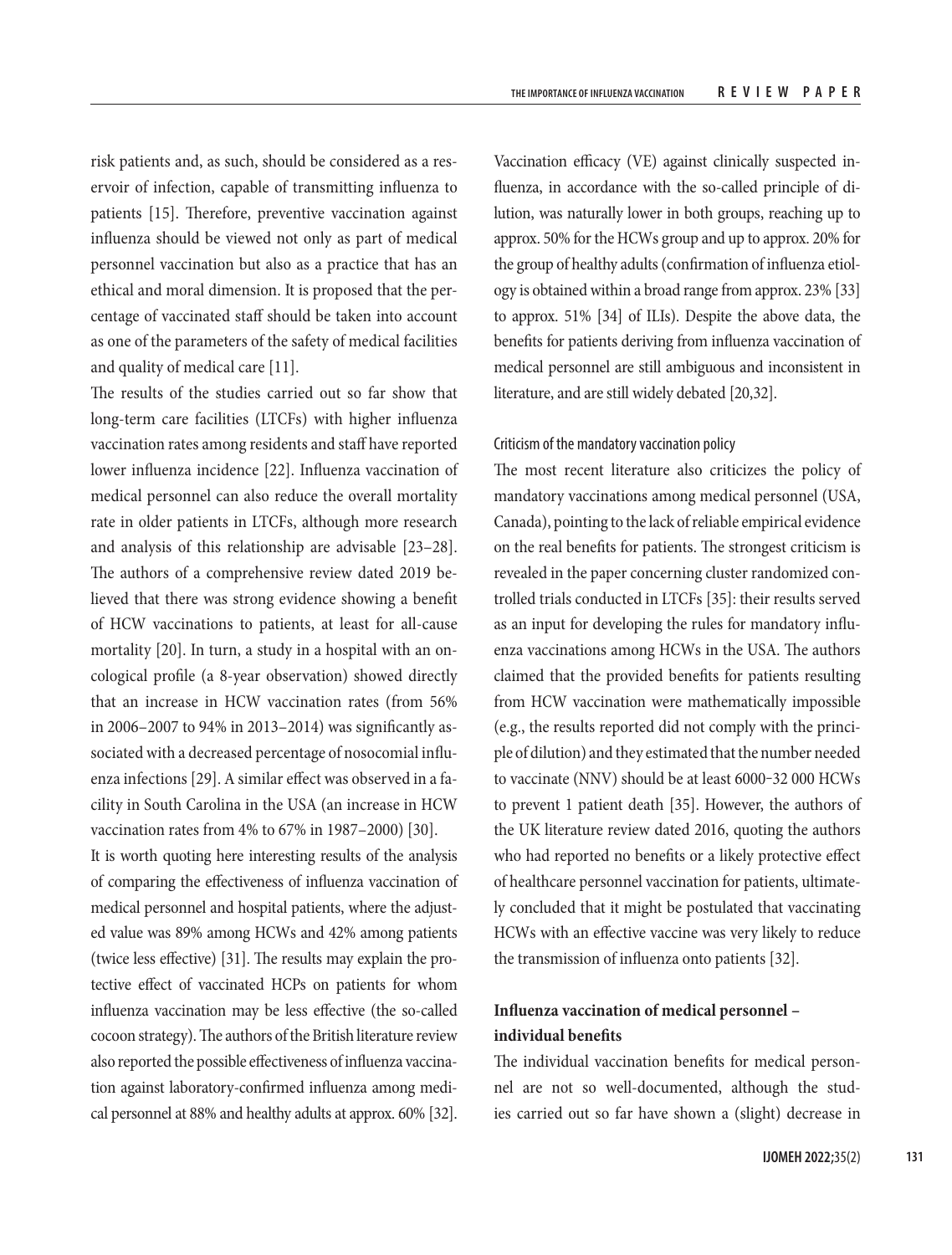the number of days of sickness absenteeism [36,37] (by approx. 0.5 days [32,38]) and a reduction in the risk of influenza virus infection [9,37]. The authors of the 2011 review suggested that the only statistically significant result in the review was that influenza vaccination could, to some extent, reduce the incidence of laboratory-confirmed influenza infection among HCWs [39]. The authors of the UK literature review reported that a NNV to prevent 1 case of influenza among HCWs is around 40 [32]. Other data from the UK study suggest that a 10% increase in the HCW vaccination rate may be associated with a 10% decrease in sickness absenteeism [40].

In turn, the authors of the 2019 review concluded that the evidence for most issues related to HCW vaccinations (risk of influenza and transmission of infections from HCWs to patients, the benefits of HCW vaccination) is mixed and often of low-quality [20]. They also indicated that there is significant heterogeneity in the design of existing studies, which makes them difficult to compare. At the same time, they concluded that, regardless of the above limitations, most studies suggest that the vaccination of HCWs against influenza is an important policy for both medical personnel and patients.

### **DISCUSSION**

The fact that influenza virus infections continue to be a serious phenomenon is confirmed, for example, by the great Spanish influenza (1918), the "Asian" or Hong-Kong pandemics in 1957 and 1968 [1,2], and the recent A(H1N1)pdm09 swine flu pandemic in the 2009–2010 season [3]. Annual preventive vaccination remains a key tool for influenza prevention. In the current era of evidence-based medicine, both HCPs and the general public expect clear evidence of the recommended wide use of influenza vaccination. In recent years, several comprehensive literature reviews have attempted to rigorously analyze various aspects related to influenza vaccination, including among HCWs [9,20,32,41]. The wide variety of

research designs and a poor quality of most evidence do not allow universal and unambiguous conclusions to be drawn for policy makers or healthcare managers. Therefore, poor implementation and low acceptance of the current recommendations for annual influenza vaccination, both among healthcare personnel and the general population, are hardly surprising [20].

Globally, it is estimated that the HCW influenza vaccination rates range 2–44% and the recommended optimal influenza vaccination coverage rate for medical personnel to protect patients is approx. 90% [42]. However, according to Jenkin et al. [20], influenza virus infections are likely to remain among the major methodological challenges for scientists (e.g., the influenza burden on the population and the infectivity of virus strains change every year, also spatially) to obtain high-quality conclusive data on the benefits of influenza vaccination among HCWs.

The current knowledge base needs to be supplemented. It is still unclear whether influenza vaccination may be able to fully block the chain of transmission, or whether it simply reduces the severity of the disease in vaccinated subjects. The differences may lie in the selection or, more precisely, in how the vaccine works. For instance, an inactivated influenza vaccine (IIV) leads to the production of neutralizing serum antibodies (relatively narrow and strain-specific response) while immunization with live attenuated influenza vaccine (LAIV; mucosal administration) results in the production of both serum and mucosal antibodies (a broader and potentially more prolonged response) [43]. A very high efficacy in blocking the horizontal transmission of the influenza virus by LAIV is confirmed by animal studies, although immunization with whole, killed influenza virus reduced the viral load after the challenge and partially reduced the number of secondary transmission cases [44]. Worth noting is the fact that IIVs are commonly used: for instance, they represented 89.6% of global production of seasonal influenza vaccines in 2019 while LAIV account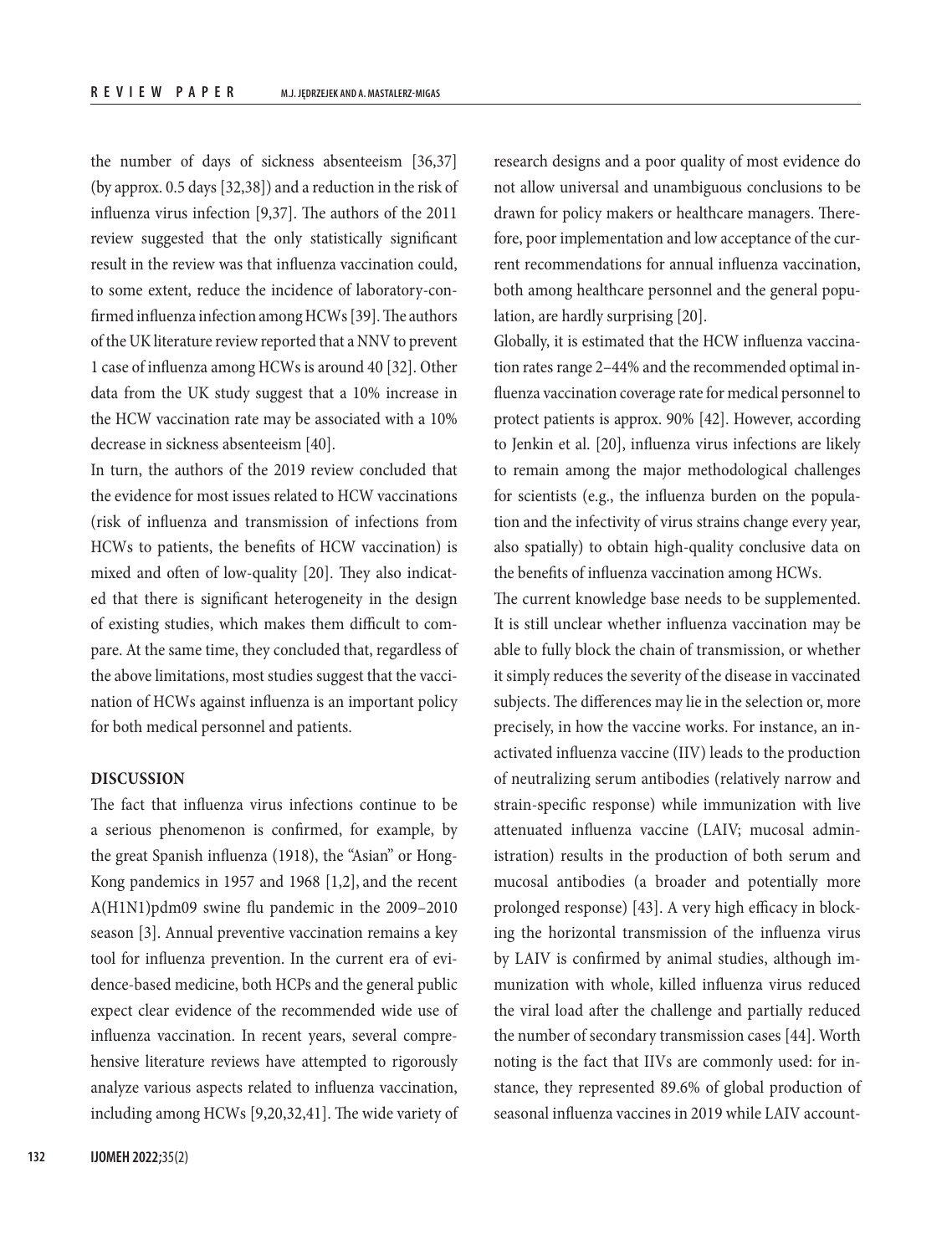ed for 5.0% [45]. The influenza virus triggers a very complex immune response and the role of mucosal immunity is currently the subject of ever more wide-ranging research and debate.

An effective surveillance and control strategy for influenza infection also depends on reliable estimates of the asymptomatic rate and the contribution of asymptomatic individuals to the influenza virus transmission chain. Although microbiological studies have shown that the intensity of influenza virus shedding is directly correlated with the severity of infection symptoms [7,8,46], virus shedding also occurs in asymptomatic individuals. Influenza virus is detectable in the upper respiratory tract of infected individuals up to several days before the onset of symptoms, as well as in individuals without clinical symptoms of influenza or ILI [8,46]. For example, in a systematic review and meta-analysis of 55 studies with laboratory-confirmed influenza cases, the frequency of asymptomatic influenza infection ranged 5.2–35.5% [47], although some authors reported a value of 28–59% [10]. There is an ongoing debate in literature about the role of these individuals in transmission, i.e., whether virus shedding and spread occurs beyond the nasopharynx if no symptoms are present [11]. In consequence, physical preventive measures based on symptoms only (wearing masks, washing and disinfecting hands, keeping a distance) may not be sufficient, whereas an epidemic may be controlled more effectively through general preventive measures, including influenza vaccinations [8]. Therefore, further studies are needed regarding the impact of influenza vaccination, among other things, on mucosal immunity and the frequency of asymptomatic influenza infections, and on the role of asymptomatic individuals, including medical personnel, in the infection transmission chain.

Nevertheless, so far it can be stated that:

– influenza among HCWs and HAI is a recognized problem;

- HCWs are a professional group that is particularly at risk of continued work during infection;
- there is sufficient data to conclude that influenza vaccines are effective (moderate effectiveness: the meta-analysis of 2013 concerning VE depending on the match between their antigenic composition and circulating strains in a particular influenza epidemic season showed that a trivalent inactivated vaccine; [currently the use of a quadrivalent influenza vaccine is recommended] ensured protection both in mismatches [9 randomized clinical trials: VE 52%], and matches [8 randomized clinical trials: VE 65%] of the antigenic composition of formulations among adults [48]) and safe (the authors of Cochrane's literature review did not find any evidence of an association between influenza vaccination and serious adverse events in healthy adults [49]);
- HCWs can participate in the transmission of influenza events;
- there are strong signals that HCW influenza vaccination protects patients, especially with regard to mortality [20].

As other authors further point out, vaccination becomes the primary strategy that will protect patients if HCWs are indeed at a particularly high risk of asymptomatic influenza infection [9]. It appears, therefore, that the above data justify all efforts to increase influenza vaccination rates among HCWs.

#### **The role of occupational physicians**

Interventions that promote vaccination should take into account both the individual beliefs of workers (the health belief model) and the socio-cultural and organizational context of the facilities where they are implemented (the socio-ecological model) [20]. It is also worth remembering that those interventions that are well-established in the context of the health belief model may sometimes encounter (unexpected) resistance arising from socio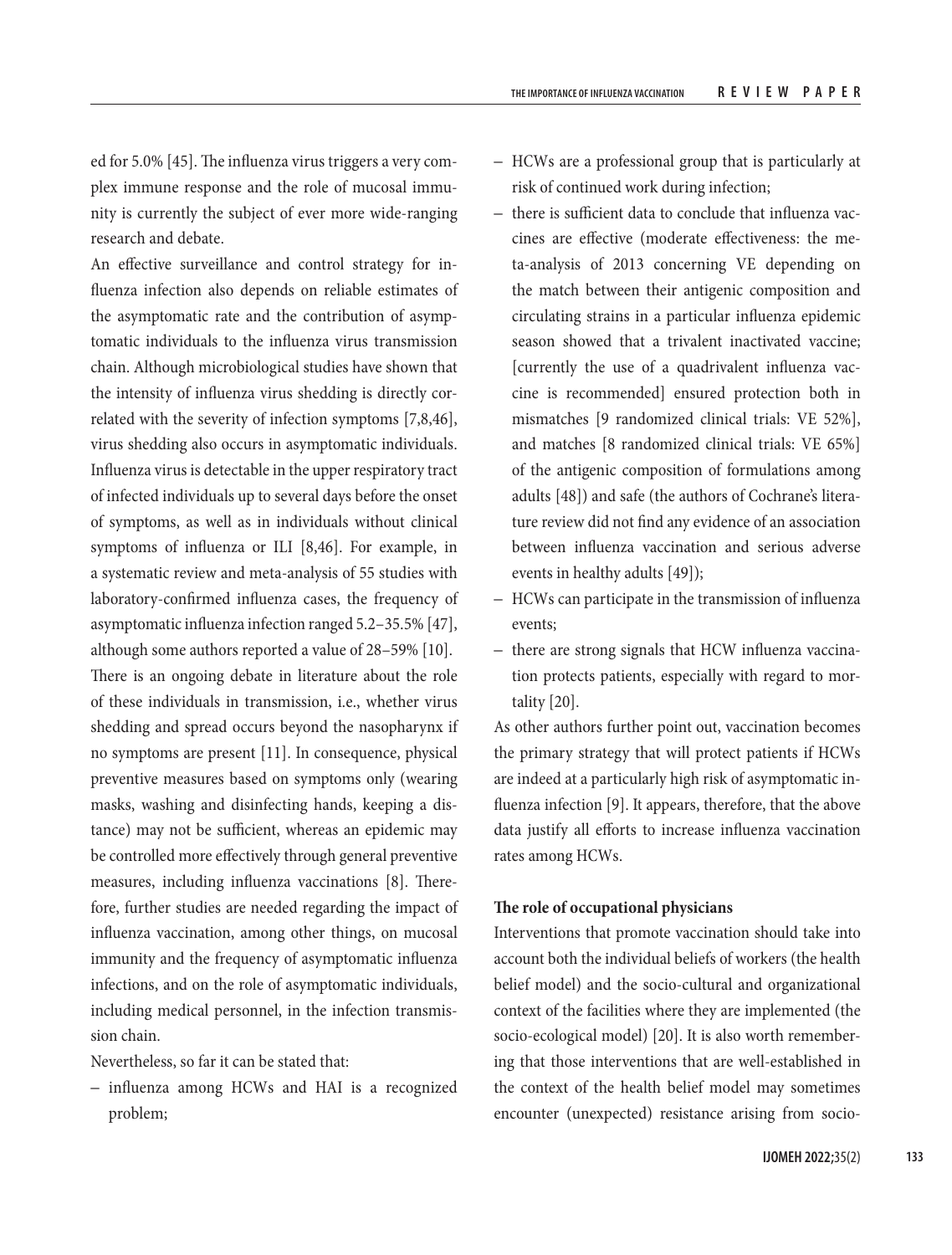cultural and organizational contexts in which they are implemented. Moreover, the larger the facility and, thus, the more numerous the staff, the more resources and efforts are required for promotional and educational activities in order to create conducive conditions for vaccination (e.g., a well-planned and organized immunization program, adequate time for performing the vaccination and efforts to ensure availability of vaccines) [50].

At this point, the important role of occupational physicians in promoting influenza vaccination for medical personnel in the workplace comes to the fore. For example, in a 10-year observation in the USA on the effectiveness of interventions to increase influenza vaccination coverage, hospital facilities with staff vaccination rates exceeding 80% were small rural hospitals or hospitals with limited staff counts (308–2092 people), whereas the lowest vaccination rate was recorded in the largest academic hospital with more than 8700 employees [51]. However, it should be noted that during the last year of observation, >5300 employees of the aforementioned academic hospital were vaccinated, and this number was higher than the total number of employees vaccinated in 5 other (smaller) hospitals.

Apart from the organizational context, the individual beliefs and the level of knowledge of occupational physicians themselves may also play an important role for the vaccination rates of medical staff. For example, in an Italian study of 92 occupational physicians (the percentage of those vaccinated against influenza was 46.7% in the infection season 2014–2015), 23.9% questioned the efficiency of vaccines and almost 20% of them incorrectly declared that vaccines may be causatively related to diabetes mellitus or autism [52]. Similarly, German data reported that in a group of 135 occupational physicians, 16.3% did not deny that vaccination could trigger diseases such as diabetes or autism [53]. Nevertheless, 88.9% of physicians in the German study were strongly or completely in favor of vaccination, and 98.5% of them recommended influenza vaccination for HCWs [53], whereas in the Italian study 95.6% described themselves as somewhat favorable toward vaccinations, with 68.5% being somewhat favorable towards influenza vaccination [52].

The authors conclude that there is ample evidence that greater awareness (higher levels of knowledge) and greater confidence in vaccines increase the willingness to vaccinate which, in the case of occupational physicians, would entail their greater willingness to perform and promote vaccination in the workplace [52]. Therefore, any educational interventions should involve not only medical staff, i.e., employees who are the main recipients of vaccination programs, but also the implementers, i.e., the medical staff who are members of the occupational health team. These interventions should aim to correct potential misconceptions and to shape pro-vaccination attitudes, including towards influenza vaccination, as knowledge and attitudes are important predictors of recommending vaccination.

#### **Medical personnel**

# **as an authority in health choices in the context of universal influenza vaccination**

The secondary aspect in these considerations is the importance and impact of HCW influenza vaccination on the behavior and attitudes of the general population in the context of widespread influenza vaccination. Despite the proven beneficial effects of influenza vaccination, the vaccination rates in the general population are very variable in different areas of the world. For example, the rate for Poland is extremely low at around 3.5% (data regarding 2008–2018 [4]). The health choices in the Euro-American cultures are increasingly based on scientific knowledge, and medical personnel, as a group perceived as trustworthy due to their high level of competence and professional experience, can have a positive impact on health behavior. Primary healthcare staff, especially family doctors, should play a central role in preventive interventions, including the promotion of preventive vac-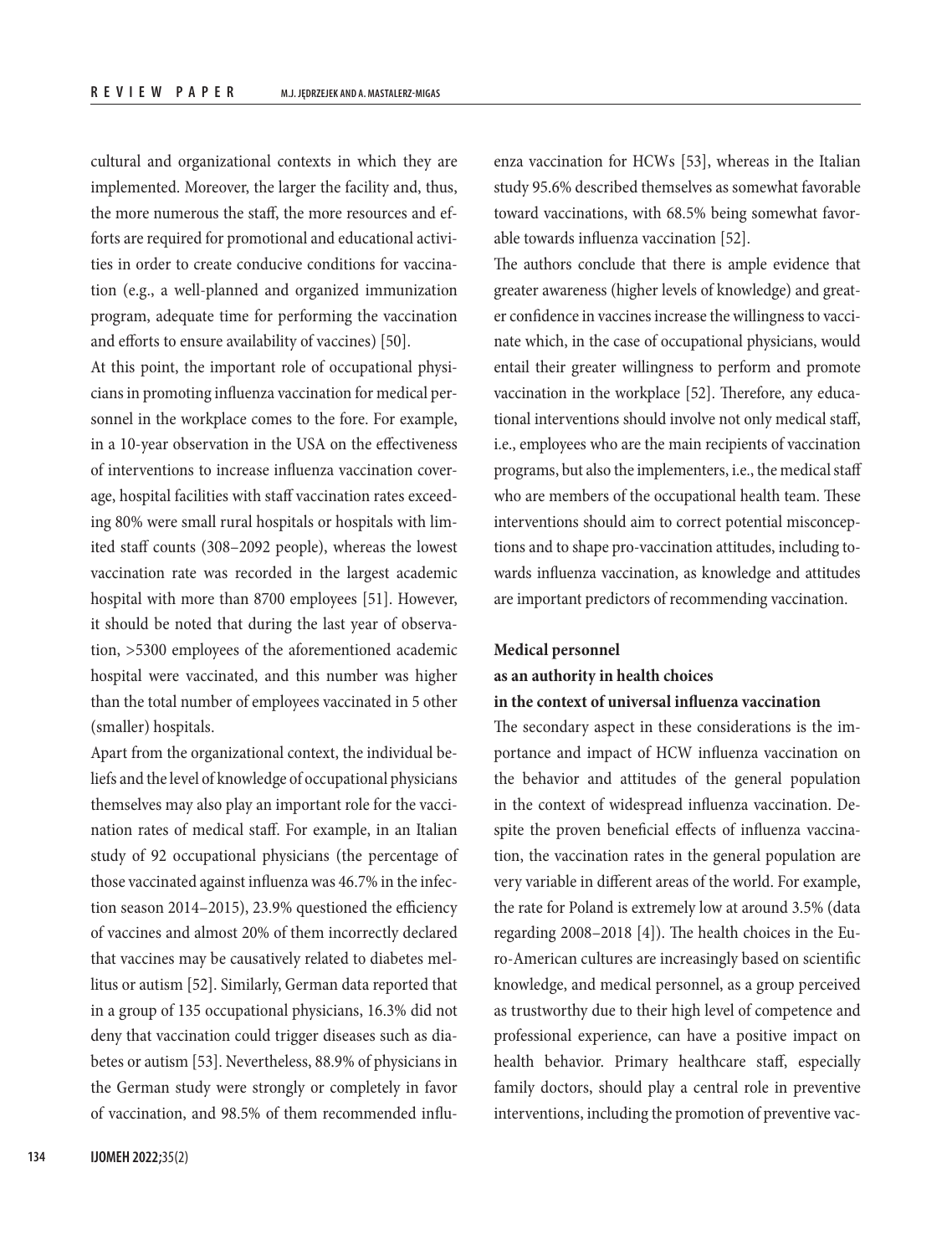cination, as they are perfectly placed to clarify patients' concerns and find ways to explain the benefits of vaccination to them [54]. For example, in a survey conducted in 5 European populations in 2007–2008, advice from a family doctor was the most effective factor (58.6%) for vaccination in all countries [55].

It is also worth remembering that the advice and care provided by doctors to their patients is also influenced by their personal behavior and pro-health attitudes. Studies confirm that a higher percentage of patients receive an influenza vaccine if their doctor has also been vaccinated [56]. However, since some HCWs are not vaccinated, there is a real concern and risk that hesitant HCWs may spread the concern about vaccines to the general population, less frequently recommend vaccination to their patients, as well as reduce confidence in vaccination and, consequently, patient acceptance [54]. This is, therefore, another argument in favor of the efforts to increase the influenza vaccination rates among HCWs.

# **Influenza vaccination and COVID-19**

It should be remembered that, in the era of the COVID-19 pandemic, infection by 1 pathogen does not rule out the possibility of co-infection by another one, including the influenza virus [57]. While influenza vaccination has variable and moderate efficacy, given the current epidemiological situation, it seems appropriate to make every effort to reduce the burden of influenza virus-induced infections on the healthcare system by carrying out universal (population-based) influenza vaccinations. Experts from the Centers for Disease Control and Prevention (CDC) believe that influenza vaccination in the era of the COVID-19 pandemic should not only decrease the incidence of influenza, but also help protect potentially limited healthcare resources [58]. In turn, other authors calculate that assuming a 50% effectiveness of the influenza vaccine and an average value of Basic Reproduction Number (R0) of the influenza virus at 1.5, herd immunity

of the population would be achieved if at least 66.6% of the population were vaccinated [59]. Given the fact that influenza vaccination can reduce the percentage of influenza virus infections among healthcare personnel [9,39] and, to some extent, lower sickness absenteeism [32,36– 38], CDC experts believe it is also recommended to protect as many HCWs as possible against influenza before the coming infection season [58].

The current epidemiological situation has highlighted the need to optimize universal influenza vaccination. The authors indicate that, in the face of a dramatically increased demand for influenza vaccines, the technological barrier of manufacturing efficiency, regulated, among other things, by the availability of substrates, has become particularly visible [60]. When talking about production limitations, the authors primarily highlight factors such as dependence on the availability of embryonated chicken eggs since both seasonal IIV and LAIV are eggbased (84.5% of global production capacity; cell culture is an alternative substrate for production, accounting for the remaining 15.5%) [45]. Even in periods of typical demand for vaccine preparations, production may be compromised, e.g., due to avian influenza and the resulting reduced supply of chicken eggs [60]. Another limitation is the relatively time-consuming production period, i.e., annual vaccine formulation forecasts are prepared months before the onset of the influenza season in order to include all stages of vaccine production and distribution, which poses the risk of poor matching between vaccine strains and strains circulating in a particular epidemiological season [45,60].

In view of the possible limited supply of vaccine preparations, it is reasonable to select specific groups from the general population, as well as from the HCW population, to receive influenza vaccination as a priority. In particular, these would be individuals with an increased risk of severe course of influenza and/or development of complications (i.e., children, pregnant women, the elderly,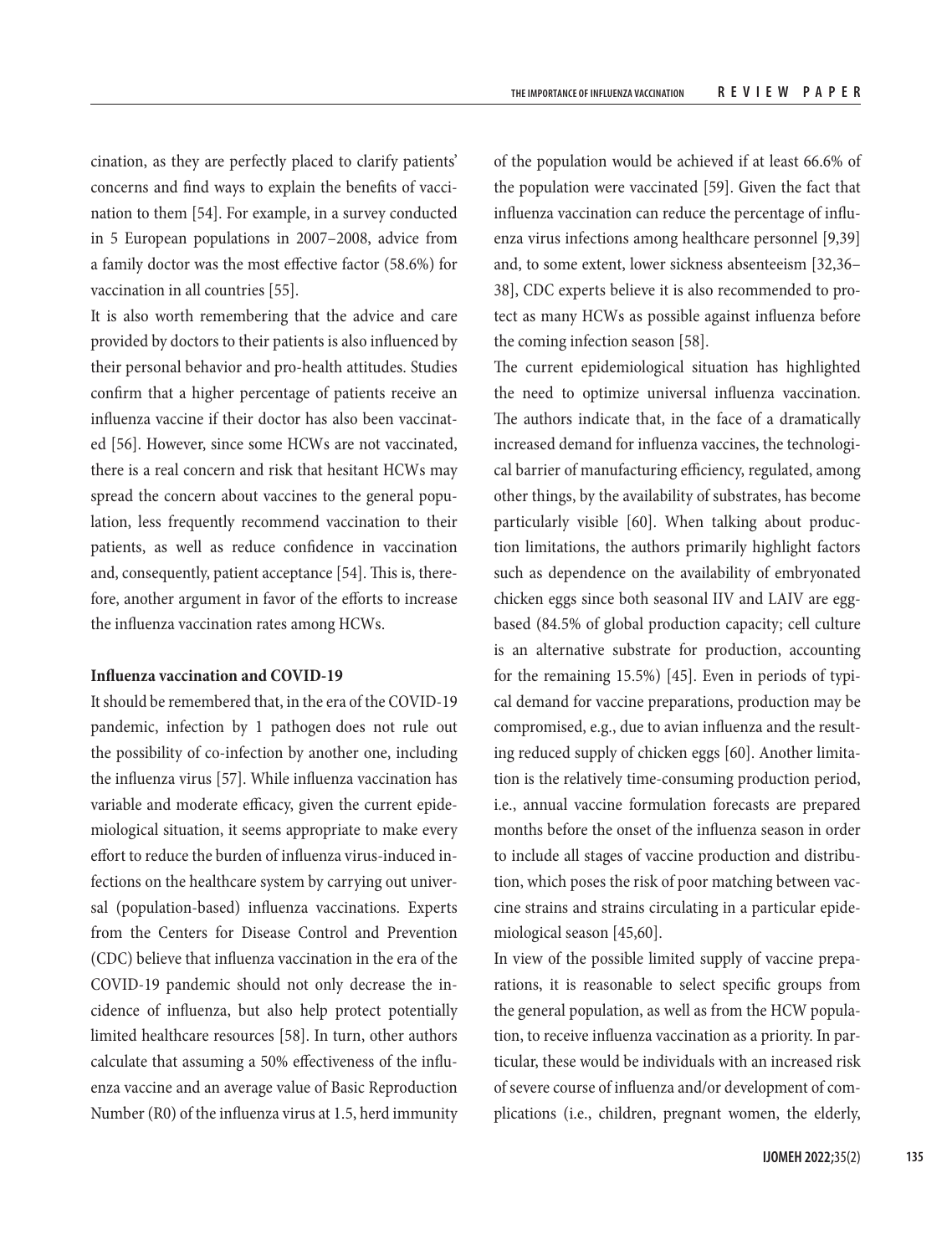people with chronic diseases, e.g., lung diseases, diabetes, cardiovascular diseases, cancers) and all frontline HCPs who directly provide services to patients at a high risk of influenza-related complications [58].

## **CONCLUSIONS**

The available data show that influenza, including HAI, is a recognized problem and that influenza vaccines are safe and effective. Influenza vaccination can reduce influenza virus infections among HCWs and the number of sick leave days taken by workers. The benefits of HCW influenza vaccination for patients are still inconsistent and widely discussed. Given the safety, effectiveness and other possible benefits of influenza vaccines, all efforts to increase influenza vaccination rates among HCWs are reasonable, especially in the era of the COVID-19 pandemic.

# **REFERENCES**

- 1. Orthomyxoviruses and influenza. In: Collier L, Oxford J, editors. Human Virology. New York: Oxford University Press; 2006. p. 87–95.
- 2. WHO. Influenza fact sheet: Overview. Wkly Epidemiol Rec. 2003;78:77–80.
- 3. Moghadami M. A Narrative Review of Influenza: A Seasonal and Pandemic Disease. Iran J Med Sci. 2017;42(1):2–13.
- 4. Byambasuren S, Paradowska-Stankiewicz I, Brydak LB. Epidemic Influenza Seasons from 2008 to 2018 in Poland: A Focused Review of Virological Characteristics. Adv Exp Med Biol. 2020;1251:115–21, [https://doi.org/10.1007/5584\\_2019\\_462.](https://doi.org/10.1007/5584_2019_462)
- 5. Peasah SK, Azziz-Baumgartner E, Breese J, Meltzer MI, Widdowson M-A. Influenza cost and cost-effectiveness studies globally – a review. Vaccine. 2013;31(46):5339–48, [https://](https://doi.org/10.1016/j.vaccine.2013.09.013) [doi.org/10.1016/j.vaccine.2013.09.013](https://doi.org/10.1016/j.vaccine.2013.09.013).
- 6. Molinari N-AM, Ortega-Sanchez IR, Messonnier ML, Thompson WW, Wortley PM, Weintraub E, et al. The annual impact of seasonal influenza in the US: measuring disease burden and costs. Vaccine. 2007;25(27):5086–96, [https://doi.](https://doi.org/10.1016/j.vaccine.2007.03.046) [org/10.1016/j.vaccine.2007.03.046](https://doi.org/10.1016/j.vaccine.2007.03.046).
- 7. Carrat F, Vergu E, Ferguson NM, Lemaitre M, Cauchemez S, Leach S, et al. Time Lines of Infection and Disease in Human Influenza: A Review of Volunteer Challenge Studies. Am J Epidemiol. 2008;167(7):775–85, [https://doi.org/10.](https://doi.org/10.1093/aje/kwm375) [1093/aje/kwm375.](https://doi.org/10.1093/aje/kwm375)
- 8. Ip DKM, Lau LLH, Chan K-H, Fang VJ, Leung GM, Peiris MJS, et al. The Dynamic Relationship Between Clinical Symptomatology and Viral Shedding in Naturally Acquired Seasonal and Pandemic Influenza Virus Infections. Clin Infect Dis. 2016;62(4):431–7, <https://doi.org/10.1093/cid/civ909>.
- 9. Kuster SP, Shah PS, Coleman BL, Lam P-P, Tong A, Wormsbecker A, et al. Incidence of influenza in healthy adults and healthcare workers: a systematic review and meta-analysis. PLoS One. 2011;6(10):e26239, [https://doi.org/10.1371/jour](https://doi.org/10.1371/journal.pone.0026239) [nal.pone.0026239.](https://doi.org/10.1371/journal.pone.0026239)
- 10. Voirin N, Barret B, Metzger M-H, Vanhems P. Hospitalacquired influenza: a synthesis using the Outbreak Reports and Intervention Studies of Nosocomial Infection (ORION) statement. J Hosp Infect. 2009;71(1):1–14, [https://doi.org/](https://doi.org/10.1016/j.jhin.2008.08.013) [10.1016/j.jhin.2008.08.013](https://doi.org/10.1016/j.jhin.2008.08.013).
- 11. Perl TM, Talbot TR. Universal Influenza Vaccination Among Healthcare Personnel: Yes We Should. Open Forum Infect Dis. 2019;6(4):ofz096,<https://doi.org/10.1093/ofid/ofz096>.
- 12. Elder AG, O'Donnell B, McCruden EAB, Symington IS, Carman WF. Incidence and recall of influenza in a cohort of Glasgow healthcare workers during the 1993-4 epidemic: results of serum testing and questionnaire. BMJ. 1996;313 (7067):1241–2,<https://doi.org/10.1136/bmj.313.7067.1241>.
- 13. Hagemeister MH, Stock NK, Ludwig T, Heuschmann P, Vogel U. Self-reported influenza vaccination rates and attitudes towards vaccination among health care workers: results of a survey in a German university hospital. Public Health. 2018;154:102–9, [https://doi.org/10.1016/j.puhe.2017.10.027.](https://doi.org/10.1016/j.puhe.2017.10.027)
- 14. Sandoval C, Barrera A, Ferrés M, Cerda J, Retamal J, García-Sastre A, et al. Infection in Health Personnel with High and Low Levels of Exposure in a Hospital Setting during the H1N1 2009 Influenza A Pandemic. PLoS One. 2016;11(1):e0147271, <https://doi.org/10.1371/journal.pone.0147271>.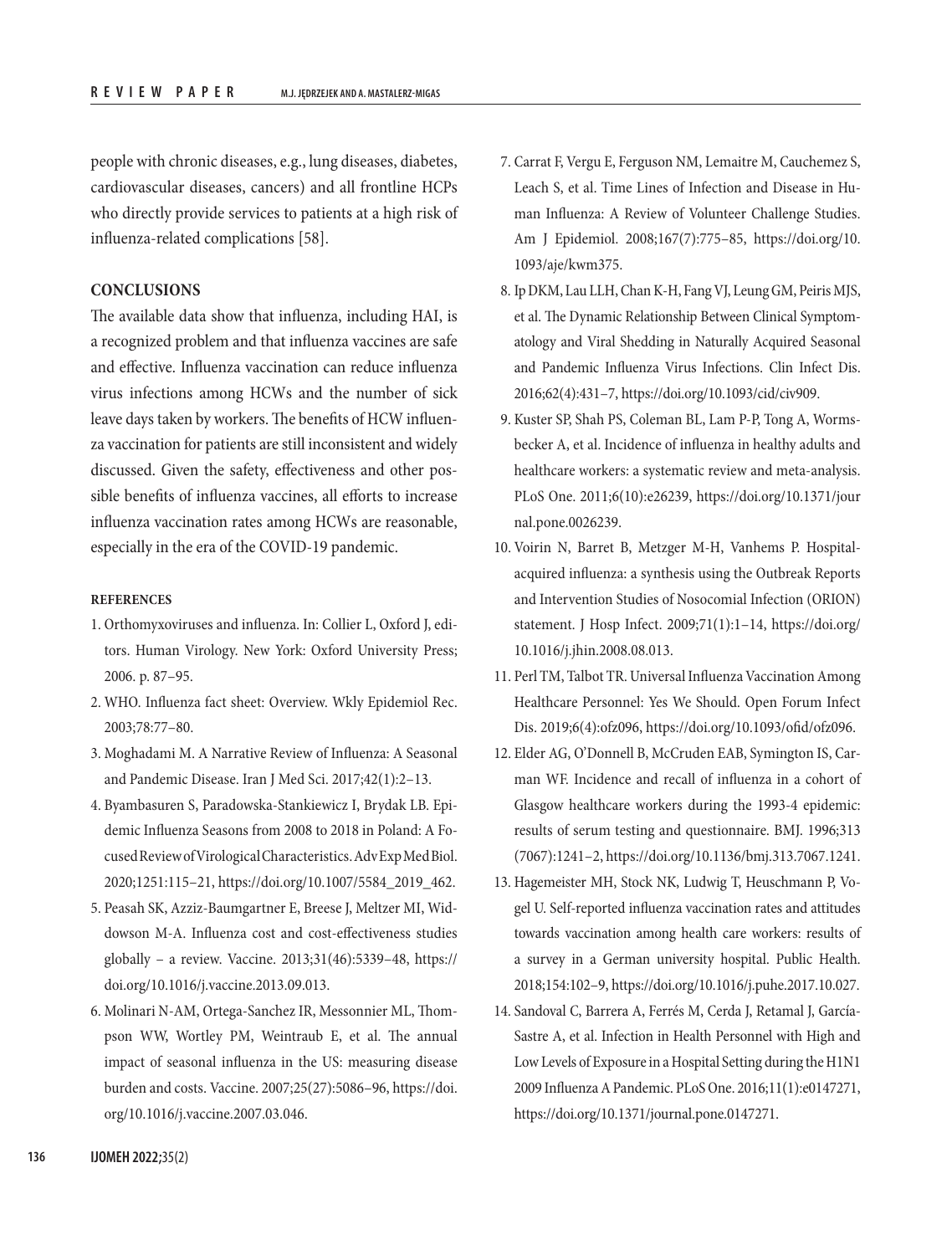- 15. Weingarten S, Riedinger M, Bolton LB, Miles P, Ault M. Barriers to influenza vaccine acceptance. A survey of physicians and nurses. Am J Infect Control. 1989;17(4):202–7.
- 16. Orr P. Influenza vaccination for health care workers: A duty of care. Can J Infect Dis. 2000;11(5):225–6.
- 17. Widera E, Chang A, Chen HL. Presenteeism: A Public Health Hazard. J Gen Intern Med. 2010;25(11):1244–7, [https://doi.](https://doi.org/10.1007/s11606-010-1422-x) [org/10.1007/s11606-010-1422-x.](https://doi.org/10.1007/s11606-010-1422-x)
- 18. Chiu S, Black CL, Yue X, Greby SM, Laney AS, Campbell AP, et al. Working with influenza-like illness: Presenteeism among US health care personnel during the 2014–2015 influenza season. Am J Infect Control. 2017;45(11):1254–8, [https://doi.org/10.1016/j.ajic.2017.04.008.](https://doi.org/10.1016/j.ajic.2017.04.008)
- 19. Taylor G, Mitchell R, McGeer A, Frenette C, Suh KN, Wong A, et al. Healthcare-Associated Influenza in Canadian Hospitals from 2006 to 2012. Infect Control Hosp Epidemiol. 2014; 35(2):169–75, [https://doi.org/10.1086/674858.](https://doi.org/10.1086/674858)
- 20. Jenkin DC, Mahgoub H, Morales KF, Lambach P, Nguyen-Van-Tam JS. A rapid evidence appraisal of influenza vaccination in health workers: An important policy in an area of imperfect evidence. Vaccine X. 2019;2:100036, [https://doi.](https://doi.org/10.1016/j.jvacx.2019.100036) [org/10.1016/j.jvacx.2019.100036](https://doi.org/10.1016/j.jvacx.2019.100036).
- 21. Pagani L, Thomas Y, Huttner B, Sauvan V, Notaridis G, Kaiser L, et al. Transmission and Effect of Multiple Clusters of Seasonal Influenza in a Swiss Geriatric Hospital. J Am Geriatr Soc. 2015;63(4):739–44, [https://doi.org/10.1111/](https://doi.org/10.1111/jgs.13339) [jgs.13339](https://doi.org/10.1111/jgs.13339).
- 22. Stevenson CG, McArthur MA, Naus M, Abraham E, Mc-Geer AJ. Prevention of influenza and pneumococcal pneumonia in Canadian long-term care facilities: how are we doing? CMAJ. 2001;164(10):1413–9.
- 23. Carman WF, Elder AG, Wallace LA, McAulay K, Walker A, Murray GD, et al. Effects of influenza vaccination of healthcare workers on mortality of elderly people in long-term care: a randomised controlled trial. Lancet. 2000;355(9198):93–7, [https://doi.org/10.1016/S0140-6736\(99\)05190-9](https://doi.org/10.1016/S0140-6736(99)05190-9).
- 24. Ahmed F, Lindley MC, Allred N, Weinbaum CM, Grohskopf L. Effect of Influenza Vaccination of Healthcare Personnel on

Morbidity and Mortality Among Patients: Systematic Review and Grading of Evidence. Clin Infect Dis. 2014;58(1):50–7, <https://doi.org/10.1093/cid/cit580>.

- 25. Potter J, Stott DJ, Roberts MA, Elder AG, O'Donnell B, Knight PV, et al. Influenza vaccination of health care workers in long-term-care hospitals reduces the mortality of elderly patients. J Infect Dis. 1997;175(1):1–6, [https://doi.](https://doi.org/10.1093/infdis/175.1.1) [org/10.1093/infdis/175.1.1](https://doi.org/10.1093/infdis/175.1.1).
- 26. Hayward AC, Harling R, Wetten S, Johnson AM, Munro S, Smedley J, et al. Effectiveness of an influenza vaccine programme for care home staff to prevent death, morbidity, and health service use among residents: cluster randomised controlled trial. BMJ. 2006;333(7581):1241, [https://doi.org/](https://doi.org/10.1136/bmj.39010.581354.55) [10.1136/bmj.39010.581354.55](https://doi.org/10.1136/bmj.39010.581354.55).
- 27. Lemaitre M, Meret T, Rothan-Tondeur M, Belmin J, Lejonc J-L, Luquel L, et al. Effect of influenza vaccination of nursing home staff on mortality of residents: a cluster-randomized trial. J Am Geriatr Soc. 2009;57(9):1580–6, [https://](https://doi.org/10.1111/j.1532-5415.2009.02402.x) [doi.org/10.1111/j.1532-5415.2009.02402.x.](https://doi.org/10.1111/j.1532-5415.2009.02402.x)
- 28. Thomas RE, Jefferson T, Lasserson TJ. Influenza vaccination for healthcare workers who work with the elderly. Cochrane Database Syst Rev. 2010;2:CD005187, [https://doi.](https://doi.org/10.1002/14651858.CD005187.pub3) [org/10.1002/14651858.CD005187.pub3.](https://doi.org/10.1002/14651858.CD005187.pub3)
- 29. Frenzel E, Chemaly RF, Ariza-Heredia E, Jiang Y, Shah DP, Thomas G, et al. Association of increased influenza vaccination in health care workers with a reduction in nosocomial influenza infections in cancer patients. Am J Infect Control. 2016; 44(9):1016–21, [https://doi.org/10.1016/j.ajic.2016.03.024.](https://doi.org/10.1016/j.ajic.2016.03.024)
- 30. Salgado CD, Giannetta ET, Hayden FG, Farr BM. Preventing Nosocomial Influenza by Improving the Vaccine Acceptance Rate of Clinicians. Infect Control Hosp Epidemiol. 2004;25(11):923–8,<https://doi.org/10.1086/502321>.
- 31. Vanhems P, Baghdadi Y, Roche S, Bénet T, Regis C, Lina B, et al. Influenza vaccine effectiveness among healthcare workers in comparison to hospitalized patients: A 2004–2009 case-test, negative-control, prospective study. Hum Vaccin Immunother. 2016;12(2):485–90, [https://doi.org/10.1080/](https://doi.org/10.1080/21645515.2015.1079677)  [21645515.2015.1079677](https://doi.org/10.1080/21645515.2015.1079677).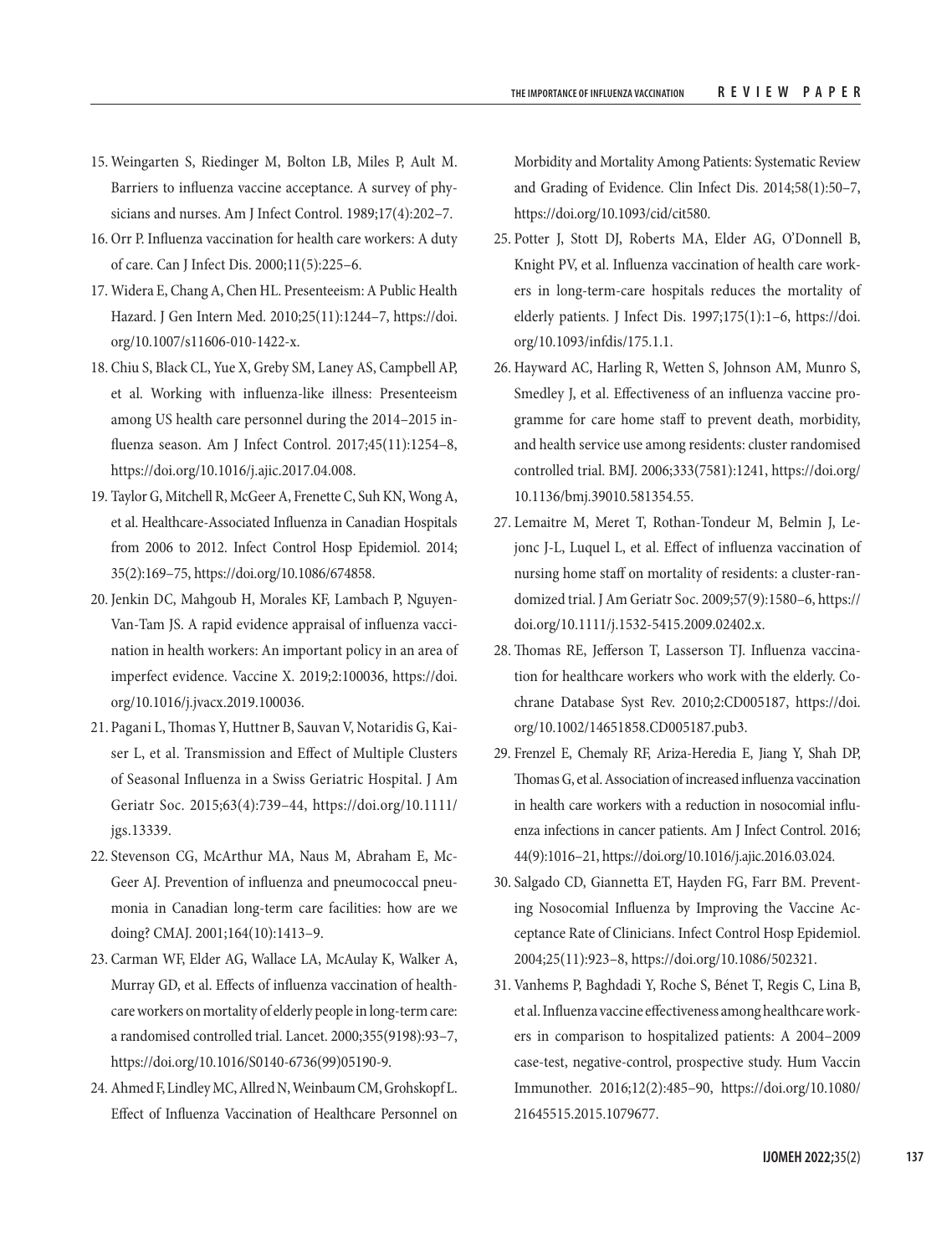- 32. Kliner M, Keenan A, Sinclair D, Ghebrehewet S, Garner P. Influenza vaccination for healthcare workers in the UK: appraisal of systematic reviews and policy options. BMJ Open. 2016;6(9):e012149, [https://doi.org/10.1136/bmjopen-2016-](https://doi.org/10.1136/bmjopen-2016-012149) [012149](https://doi.org/10.1136/bmjopen-2016-012149).
- 33. Chittaganpitch M, Waicharoen S, Yingyong T, Praphasiri P, Sangkitporn S, Olsen SJ, et al. Viral etiologies of influenzalike illness and severe acute respiratory infections in Thailand. Influenza Other Respi Viruses. 2018;12(4):482–9, <https://doi.org/10.1111/irv.12554>.
- 34. Cinemre H, Karacer C, Yücel M, Öğütlü A, Cinemre FB, Tamer A, et al. Viral etiology in adult influenza-like illness/ acute respiratory infection and predictivity of C-reactive protein. J Infect Dev Ctries. 2016;10(7):741–6, [https://doi.](https://doi.org/10.3855/jidc.6939) [org/10.3855/jidc.6939.](https://doi.org/10.3855/jidc.6939)
- 35. De Serres G, Skowronski DM, Ward BJ, Gardam M, Lemieux C, Yassi A, et al. Influenza Vaccination of Healthcare Workers: Critical Analysis of the Evidence for Patient Benefit Underpinning Policies of Enforcement. PLoS One. 2017;12(1):e0163586, [https://doi.org/10.1371/journal.pone.0163586.](https://doi.org/10.1371/journal.pone.0163586)
- 36. Frederick J, Brown AC, Cummings DA, Gaydos CA, Gibert CL, Gorse GJ, et al. Protecting Healthcare Personnel in Outpatient Settings: The Influence of Mandatory Versus Nonmandatory Influenza Vaccination Policies on Workplace Absenteeism During Multiple Respiratory Virus Seasons. Infect Control Hosp Epidemiol. 2018;39(4):452–61, [https://doi.org/10.1017/ice.2018.9.](https://doi.org/10.1017/ice.2018.9)
- 37. Wilde JA, McMillan JA, Serwint J, Butta J, O'Riordan MA, Steinhoff MC. Effectiveness of influenza vaccine in health care professionals: a randomized trial. JAMA. 1999;281(10): 908–13, [https://doi.org/10.1001/jama.281.10.908.](https://doi.org/10.1001/jama.281.10.908)
- 38. Saxén H, Virtanen M. Randomized, placebo-controlled double blind study on the efficacy of influenza immunization on absenteeism of health care workers. Pediatr Infect Dis J. 1999;18(9):779–83, [https://doi.org/10.1097/00006454-](https://doi.org/10.1097/00006454-199909000-00007) [199909000-00007](https://doi.org/10.1097/00006454-199909000-00007).
- 39. Ng ANM, Lai CKY. Effectiveness of seasonal influenza vaccination in healthcare workers: a systematic review. J Hosp

Infect. 2011;79(4):279–86, [https://doi.org/10.1016/j.jhin.](https://doi.org/10.1016/j.jhin.2011.08.004) [2011.08.004](https://doi.org/10.1016/j.jhin.2011.08.004).

- 40. Pereira M, Williams S, Restrick L, Cullinan P, Hopkinson NS, London Respiratory Network. Healthcare worker influenza vaccination and sickness absence – an ecological study. Clin Med (Lond). 2017;17(6):484–9, [https://doi.org/10.7861/clin](https://doi.org/10.7861/clinmedicine.17-6-484)[medicine.17-6-484](https://doi.org/10.7861/clinmedicine.17-6-484).
- 41. Dini G, Toletone A, Sticchi L, Orsi A, Bragazzi NL, Durando P. Influenza vaccination in healthcare workers: A comprehensive critical appraisal of the literature. Hum Vaccin Immunother. 2018;14(3):772–89, [https://doi.org/10.1080/](https://doi.org/10.1080/21645515.2017.1348442) [21645515.2017.1348442](https://doi.org/10.1080/21645515.2017.1348442).
- 42. Maltezou HC, Tsakris A. Vaccination of health-care workers against influenza: our obligation to protect patients. Influenza Other Respi Viruses. 2011;5(6):382–8, [https://doi.org/](https://doi.org/10.1111/j.1750-2659.2011.00240.x) [10.1111/j.1750-2659.2011.00240.x.](https://doi.org/10.1111/j.1750-2659.2011.00240.x)
- 43. Krammer F. The human antibody response to influenza A virus infection and vaccination. Nat Rev Immunol. 2019;19: 383–97, [https://doi.org/10.1038/s41577-019-0143-6.](https://doi.org/10.1038/s41577-019-0143-6)
- 44. Lowen AC, Steel J, Mubareka S, Carnero E, García-Sastre A, Palese P. Blocking Interhost Transmission of Influenza Virus by Vaccination in the Guinea Pig Model. J Virol. 2009;83(7):2803–18, [https://doi.org/10.1128/JVI.02424-08.](https://doi.org/10.1128/JVI.02424-08)
- 45. Sparrow E, Wood JG, Chadwick C, Newall AT, Torvaldsen S, Moen A, et al. Global production capacity of seasonal and pandemic influenza vaccines in 2019. Vaccine. 2021;39(3): 512–20,<https://doi.org/10.1016/j.vaccine.2020.12.018>.
- 46. Lau LLH, Cowling BJ, Fang VJ, Chan K-H, Lau EHY, Lipsitch M, et al. Viral Shedding and Clinical Illness in Naturally Acquired Influenza Virus Infections. J Infect Dis. 2010; 201(10):1509–16, [https://doi.org/10.1086/652241.](https://doi.org/10.1086/652241)
- 47. Furuya-Kanamori L, Cox M, Milinovich GJ, Magalhaes RJS, Mackay IM, Yakob L. Heterogeneous and Dynamic Prevalence of Asymptomatic Influenza Virus Infections. Emerg Infect Dis. 2016;22(6):1052–6, [https://doi.org/10.3201/eid2](https://doi.org/10.3201/eid2206.151080) [206.151080.](https://doi.org/10.3201/eid2206.151080)
- 48. Tricco AC, Chit A, Soobiah C, Hallett D, Meier G, Chen MH, et al. Comparing influenza vaccine efficacy against mis-